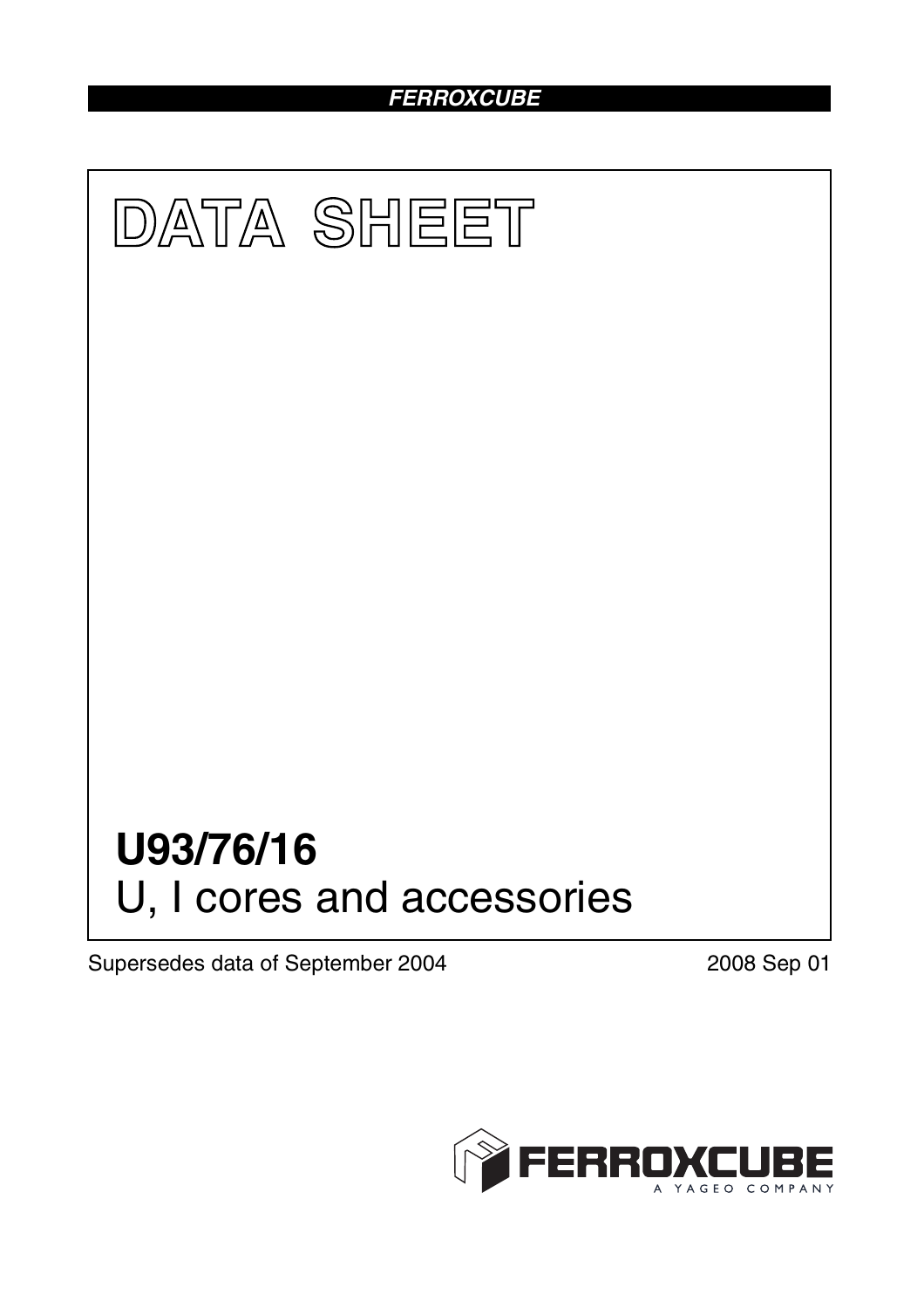# U, I cores and accessories U93/76/16

#### **U CORES**

### **Effective core parameters**

| <b>SYMBOL</b>           | <b>PARAMETER</b>  | <b>VALUE</b>  | <b>UNIT</b>     |
|-------------------------|-------------------|---------------|-----------------|
| $\Sigma(I/A)$           | core factor (C1)  | 0.790         | $mm-1$          |
| $V_{e}$                 | effective volume  | 159000        | mm <sup>3</sup> |
| $\mathsf{I}_\mathsf{e}$ | effective length  | 354           | mm              |
| A۵                      | effective area    | 448           | mm <sup>2</sup> |
| m                       | mass of core half | $\approx 400$ | g               |



#### **Core halves**

AL measured on a combination of 2 U cores.

| <b>GRADE</b> | $A_L$<br>(nH) | μe             | <b>TYPE NUMBER</b> |
|--------------|---------------|----------------|--------------------|
| 3C90         | 3400 ±25%     | $\approx 2200$ | U93/76/16-3C90     |
| 3C94         | 3400 ±25%     | $\approx$ 2200 | U93/76/16-3C94     |

#### **Properties of core sets under power conditions**

|              | B (mT) at                                       | CORE LOSS (W) at                              |                                                 |
|--------------|-------------------------------------------------|-----------------------------------------------|-------------------------------------------------|
| <b>GRADE</b> | $H = 250$ A/m;<br>$f = 25$ kHz;<br>$T = 100 °C$ | f = 25 kHz;<br>$B = 200 mT$ ;<br>$T = 100 °C$ | $f = 100$ kHz;<br>$B = 100$ mT;<br>$T = 100 °C$ |
| 3C90         | $\geq$ 320                                      | $\leq 20$                                     | $\leq 23$                                       |
| 3C94         | $\geq 320$                                      |                                               | $\leq 18$                                       |